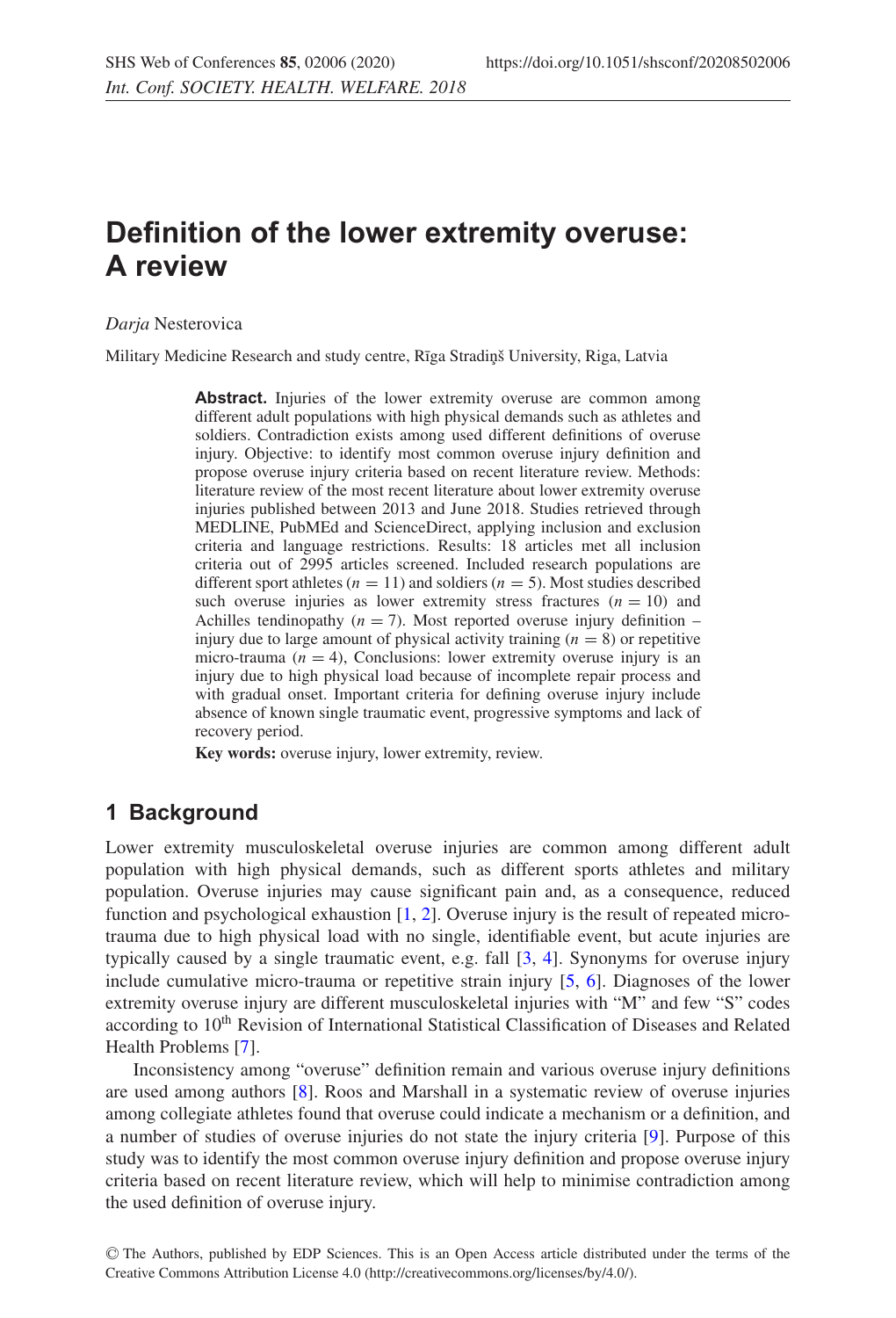## **2 Methods**

#### **2.1 Search strategy**

Most recent studies and prior reviews about lower extremity overuse injuries published between January 2013 and June 2018 retrieved through MEDLINE, PubMEd and ScienceDirect. Following search terms were used in different combinations: overuse injury OR repetitive micro-trauma OR cumulative trauma disorder AND lower extremity. The search was limited to studies among adults published in English.

### **2.2 Eligibility criteria**

All identified studies were exported to the reference manager by a single investigator for abstract and full text review. Articles with lower extremity overuse definition and with overuse injury diagnoses, mentioned with available full-text, were included in this review. Studies about lower extremity overuse injuries among children or studies without mentioning precise definition or included diagnoses, as well as single case studies and book chapters were not included. From each article, all relevant information was extracted: overuse injury definition, overuse diagnoses, research design, study population type and age.

#### **2.3 Quality assessment**

Methodology proposed by Scottish Intercollegiate Guidelines Network (SIGN 50) was used for quality assessment. SIGN grades  $1++$  (highest),  $1+, 1-, 2++, 2+, 2-, 3$ , or 4 (lowest level of evidence) were assigned to each article [\[10](#page-4-9)].

# **3 Results**

Out of 2995 articles screened, only 18 studies met all inclusion criteria and were included in qualitative analysis. Mainly articles were excluded because of wrong injury site (e.g. upper extremity) or missing overuse injury definition or criteria. Selection process of articles is shown in Fig. [1](#page-2-0) (see next page).

Study populations included in analysis are different sport athletes  $(n = 11)$  and military personnel  $(n = 5)$ . Lower extremity overuse injuries appear among different athletes: figure skaters, basketball and football players and military personnel (recruits and active-duty soldiers).

Most described overuse diagnoses included: M84.3 stress fractures of the lower extremity (femoral, tibial, foot;  $n = 10$ ), M76.6 Achilles tendinopathy ( $n = 7$ ) and S86.9 medial tibial stress syndrome ( $n = 7$ ); M77.4 metatarsalgia ( $n = 2$ ), S90.8 foot blisters ( $n = 1$ ) and L84 foot skin callus  $(n = 1)$  also were mentioned as overuse injury.

Synonymic more and less precise overuse injury definitions were found among studies included in the analysis. Most reported overuse injury definition – injury due to large amounts of physical activity or training  $(n = 8)$ , or repetitive micro-trauma  $(n = 4)$ . Some authors mention overuse as the result of incomplete or maladaptive repair process  $(n = 2)$ . Overuse injury usually is described as chronic injury with gradual onset and without a single, identifiable event responsible for the injury  $(n = 3)$ . See Table [1](#page-3-0) for overuse injury definitions. Studies with different research designs were observed. High quality meta-analysis as well as case series were included in this review. Results of quality assessment and study designs are shown in Table [2.](#page-3-1)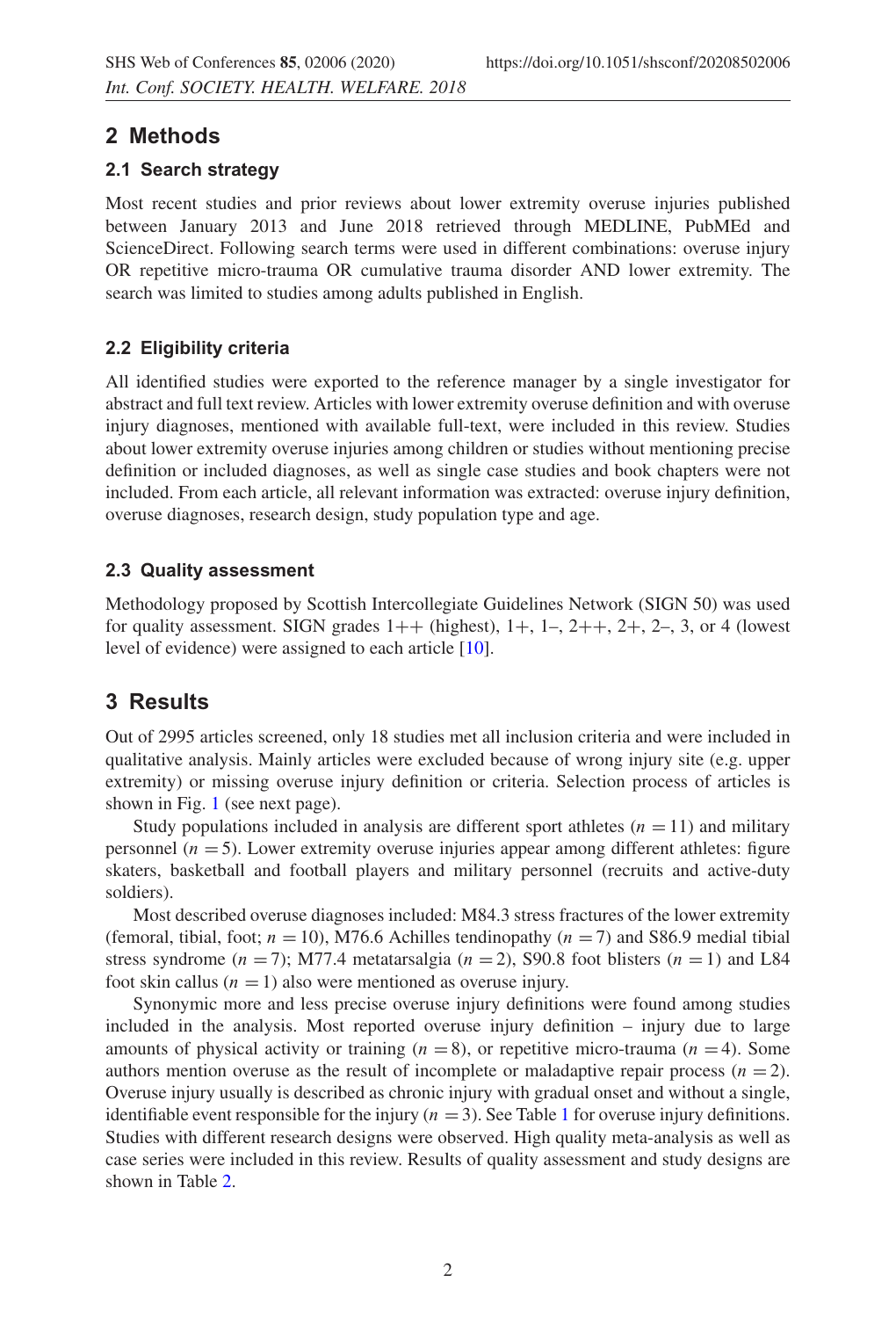<span id="page-2-0"></span>

**Fig. 1.** Flowchart showing selection of articles.

#### **4 Discussion**

Purpose of this literature review was to determine the most common overuse injury definition and propose overuse injury criteria based on recent literature review. Study results showed non-compliance of overuse injury definition among researchers, despite that underlying diagnoses appear to be similar among different study populations.

Lower extremity overuse affects lower leg and foot causing different tendinopathies, stress fractures and medial tibial stress syndrome. Synonymic overuse definitions were used, but more precise overuse injury definition helps for better understanding of the nature of injury and leads to possible earlier diagnosis. Excessive load, insidious onset and lack of recovery seem to be important, but not the only components for lower extremity overuse injury. Anthropometric factors, smoking and foot posture also appear to be important factors that play role in overuse injury development [\[29,](#page-5-0) [30](#page-5-1)]. Roles of other factors, such as sports shoes, stretching and biomechanics are less clear [\[31](#page-5-2)].

According to this literature review, the term "overuse" is appropriate when referencing chronic mechanism of injury without known traumatic event for physically active populations. This study result supports evidence from previously performed studies. As reported previously by Chéron, absence of traumatic aetiology seems automatically the result in "overuse" because the person with complaint was involved in sporting activity [\[32\]](#page-5-3).

This review has several limitations. Firstly, only one reviewer searched and extracted the data. Secondly, publications in English with available full text were included so it is possible that some relevant articles are not included in this review. Thirdly, the quality of studies differs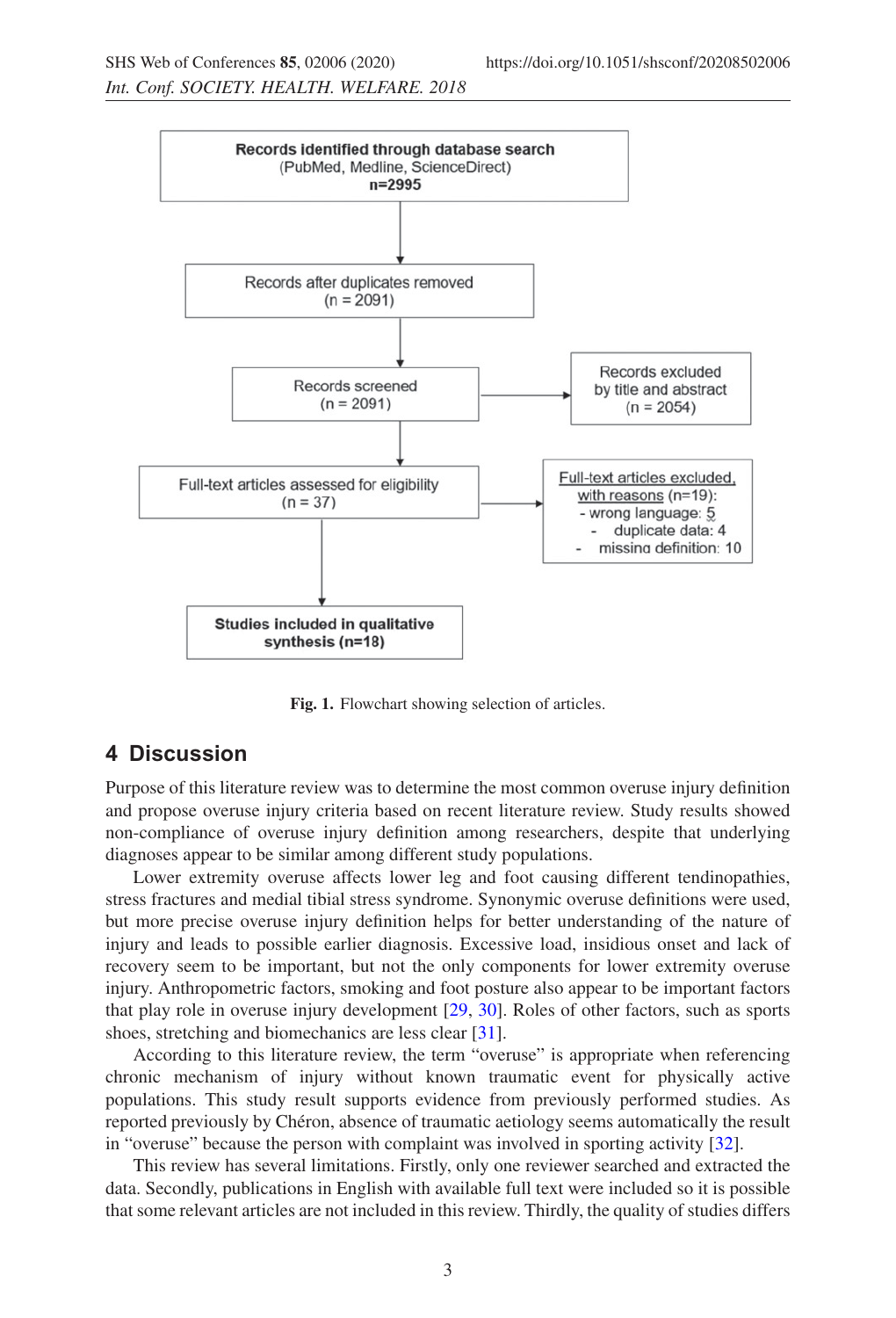| First author, year of study | <b>Overuse injury definition</b>                                |  |  |
|-----------------------------|-----------------------------------------------------------------|--|--|
| Bonanno, 2015               | Activity-related lower limb overuse, insidious onset            |  |  |
| Campanelli, 2015            | Excessive strain and load on joints, which may lead to the      |  |  |
|                             | development of overuse                                          |  |  |
| Dowling, 2014               | Multi-factorial injuries of the lower limb associated with      |  |  |
|                             | intensive weight bearing exercise                               |  |  |
| Foch, 2015                  | Increased muscle strain over the period of many runs            |  |  |
| Fullem, 2015                | Injury due to harder training                                   |  |  |
| Galloway, 2013              | Pathologic condition that is dominated by an incomplete or      |  |  |
|                             | maladaptive repair process                                      |  |  |
| Goffar, 2013                | Overuse injury due to required extended periods of walking      |  |  |
|                             | and marching under heavy loads.                                 |  |  |
| Kerr, 2016                  | <b>Repetitive</b> nature of the activity $-$ overuse            |  |  |
| Khan, 2018                  | Bone stress injuries                                            |  |  |
| Koch, 2016                  | Being a training or match injury when symptoms developed        |  |  |
|                             | or aggravated usually caused by repeated micro-trauma           |  |  |
|                             | without a single, identifiable event responsible for the injury |  |  |
| Kollock, 2016               | Overuse injuries due to large amounts of physical training      |  |  |
| Kristenson, 2016            | Injuries with insidious onset and no known trauma               |  |  |
|                             | mechanism                                                       |  |  |
| Malliou, 2014               | Chronic mechanism of injury (overuse $=$ gradually onset).      |  |  |
| Pensgaard, 2018             | Stress responses stemming from lack of recovery                 |  |  |
| Reinking, 2015              | <b>Results of micro-trauma</b> to bone                          |  |  |
| Sobrino, 2015               | A consequence of patho-mechanics when executing                 |  |  |
|                             | different exercises                                             |  |  |
| Sobrino, 2017               | Deficient technical execution or frequent performance of        |  |  |
|                             | repetitive movements without sufficient recovery time.          |  |  |
| Springer, 2016              | Overuse injuries due to large amounts of marching and           |  |  |
|                             | walking                                                         |  |  |

<span id="page-3-0"></span>**Table 1.** Lower extremity overuse injury definition.

|  |  | Table 2. Quality assessment according to SIGN 50. |  |  |  |
|--|--|---------------------------------------------------|--|--|--|
|--|--|---------------------------------------------------|--|--|--|

<span id="page-3-1"></span>

| First author, year of study | <b>Study design</b>               | Level of evidence, |  |
|-----------------------------|-----------------------------------|--------------------|--|
|                             |                                   | SIGN 50 grades     |  |
| Bonanno, 2015               | Randomized control trial          | $1(-)$             |  |
| Campanelli, 2015            | Cross-section study               | 3                  |  |
| Dowling, 2014               | Systematic review                 | $1(-)$             |  |
| Foch, 2015                  | Case-control study                | $2 (++)$           |  |
| Fullem, 2015                | Clinical review                   | 4                  |  |
| Galloway, 2013              | Clinical review                   | $\overline{4}$     |  |
| Goffar, 2013                | Cross-section study               | 3                  |  |
| Kerr, 2016                  | Descriptive epidemiology study    | 3                  |  |
| Khan, 2018                  | Case series                       | 3                  |  |
| Koch, 2016                  | Prospective cohort                | $2 (++)$           |  |
| Kollock, 2016               | Meta-analysis                     | $1 (+)$            |  |
| Kristenson, 2016            | Follow up-study                   | 3                  |  |
| Malliou, 2014               | Cross-section study               | 3                  |  |
| Pensgaard, 2018             | Prospective cohort study          | $2 (+)$            |  |
| Reinking, 2015              | Prospective cohort                | $2 (+)$            |  |
| Sobrino, 2015               | Cross-section study               | 3                  |  |
| Sobrino, 2017               | Descriptive cross-sectional study | 3                  |  |
| Springer, 2016              | Retrospective cohort              | $2(-)$             |  |

Note: SIGN – Scottish Intercollegiate Guidelines Network.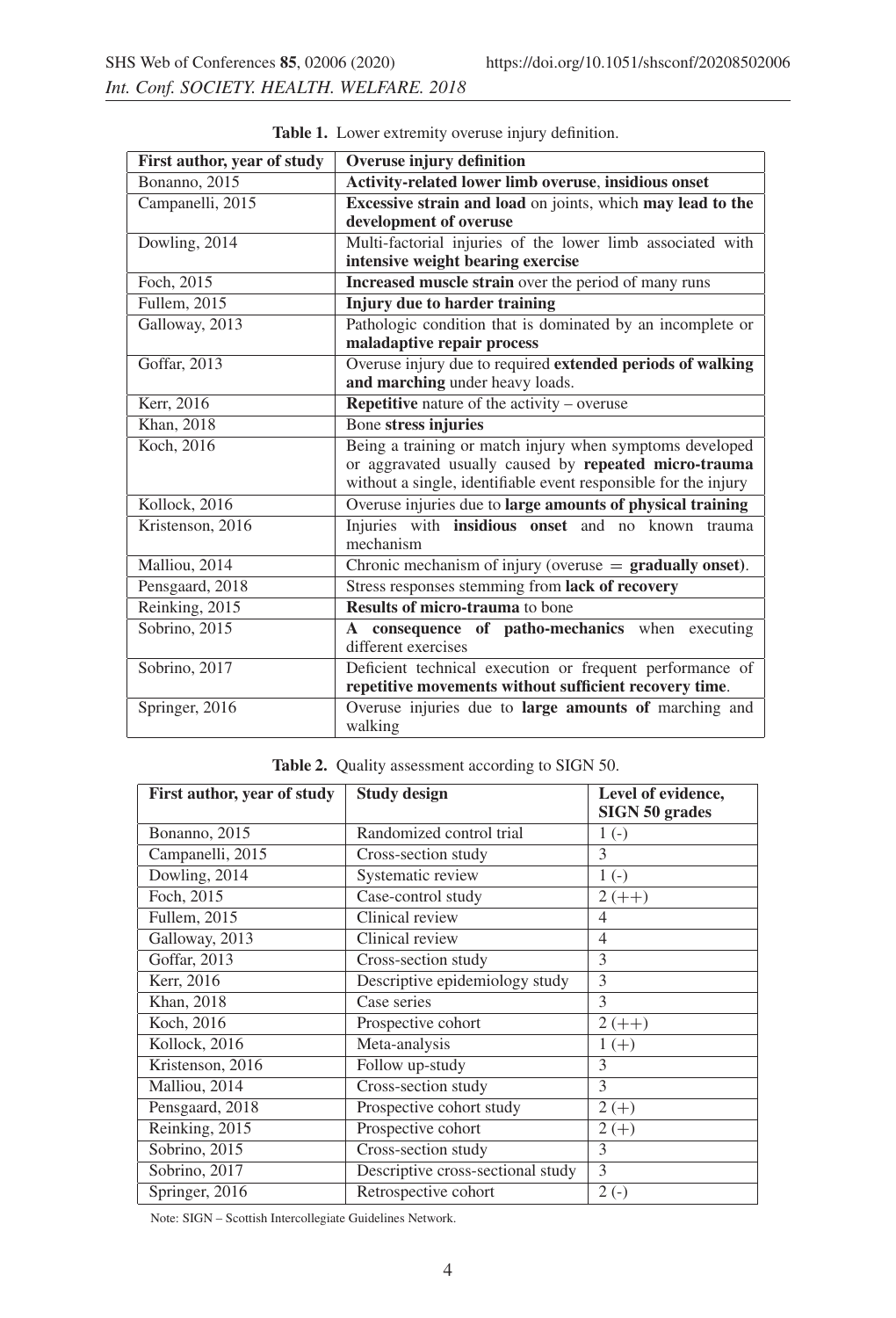significantly due to methodological distinctions and makes it difficult to provide clear lower extremity overuse definition.

### **5 Conclusions**

Lower extremity overuse injury is an injury due to high physical load because of incomplete repair process and with gradual onset. Important criteria for defining overuse injury include absence of known single traumatic event, progressive symptoms and lack of recovery.

#### <span id="page-4-0"></span>**References**

- [1] R.P. Wilder, S. Sethi, Clin Sports Med. **23**(1), 55–81 (2004)
- <span id="page-4-1"></span>[2] M.L. Schuer, M.S. Dietrich, West J. Med. **166**(2), 104–109 (1997)
- <span id="page-4-2"></span>[3] C.W. Fuller, J. Ekstrand, A. Junge, Clin J. Sport Med. **16**(2), 97–106 (2006)
- <span id="page-4-3"></span>[4] C.W. Fuller, M.G. Molloy, C. Bagate, Br. J. Sports Med. **41**(5), 328–331 (2007)
- <span id="page-4-4"></span>[5] Z.A. Iqbal, A.H. Alghadir, J Back Musculoskelet Rehabil. **30**(4), 663–666 (2017)
- <span id="page-4-5"></span>[6] S. Taimela, U.M. Kujala, K. Osterman, Sports Med. **9**(4), 205–215 (1990)
- <span id="page-4-6"></span>[7] 10th Revision of Classification of Mental and Behavioural Disorders: Clinical Descriptions and Diagnostic Guidelines. Geneva: World Health Organization (1992)
- [8] E.R. Neil, Z.K. Winkelmann, J.R. Edler, J Athl Train. **53**(3), 279–281 (2018)
- [9] K.G. Roos, S.W. Marshall, Sports Med. **44**(3), 405–421 (2014)
- <span id="page-4-9"></span><span id="page-4-8"></span><span id="page-4-7"></span>[10] R. Harbour, J. Miller, BMJ (Clinical research ed.) **323**(7308), 334–336 (2001)
- [11] D.R. Bonanno, G.S. Murley, S.E. Munteanu et al., J. Foot & Ankle Res. **8**(1), 1–9 (2015)
- [12] V. Campanelli, F. Piscitelli, L. Verardi et al., Orthopaedic J. Sports Med. **3**(7), 2325967115596517 (2015)
- [13] G.J. Dowling, G.S. Murley, S.E. Munteanu et al., J. Foot Ankle Res. **7**(1), 53 (2014)
- [14] E. Foch, J.A. Reinbolt, S. Zhang et al., Associations between iliotibial band injury status and running biomechanics in women, Gait & Posture **41**(2), 706–710 (2015)
- [15] B.W. Fullem, Overuse lower extremity injuries in sports, Clin. Podiatric Med. and Surg. **32**(2), 239–251 (2015)
- [16] H.R. Galloway, Radiol Clin North Am. **51**(3), 511–28 (2013)
- [17] S.L. Goffar, R.J. Reber, B.C. Christiansen et al., Phys. Ther. **93**(9), 1175–1184 (2013)
- [18] Z.Y. Kerr, E. Kroshus, J. Grant et al., J. Athletic Training **51**(1), 57–64 (2016)
- [19] M. Khan, K. Madden, M.T. Burrus et al., Sports Health **10**(2), 169–174 (2018)
- [20] M. Koch, J. Zellner, A. Berner et al., Arch Orthop Trauma Surg. **136**(3), 353–360 (2016)
- [21] R.O. Kollock, C. Andrews, A. Johnston et al., J. Athletic Training (Allen Press) **51**(11), 919–926 (2016)
- [22] K. Kristenson, J. Bjørneboe, M. Waldén et al., J. Sci. Med. Sport. **19**(3), 218–221 (2016)
- [23] P. Malliou, S. Rokka, A. Beneka, A. Gioftsidou et al., J. Back Musculoskelet Rehabil. **27**(3), 361–370 (2014)
- [24] A.M. Pensgaard, A. Ivarsson, A. Nilstad et al., BMJ Open Sport & Exercise Med. **4**(1), e000317 (2018)
- [25] M.F. Reinking, T.M. Austin, J. Bennett et al., Inter. J. Sports Phys. Ther. **10**(2), 155–167 (2015)
- [26] F.J. Sobrino, C. de la Cuadra, P. Guillén, Orthopaedic J. Sports Med. **3**(6), 2325967115590114 (2015)